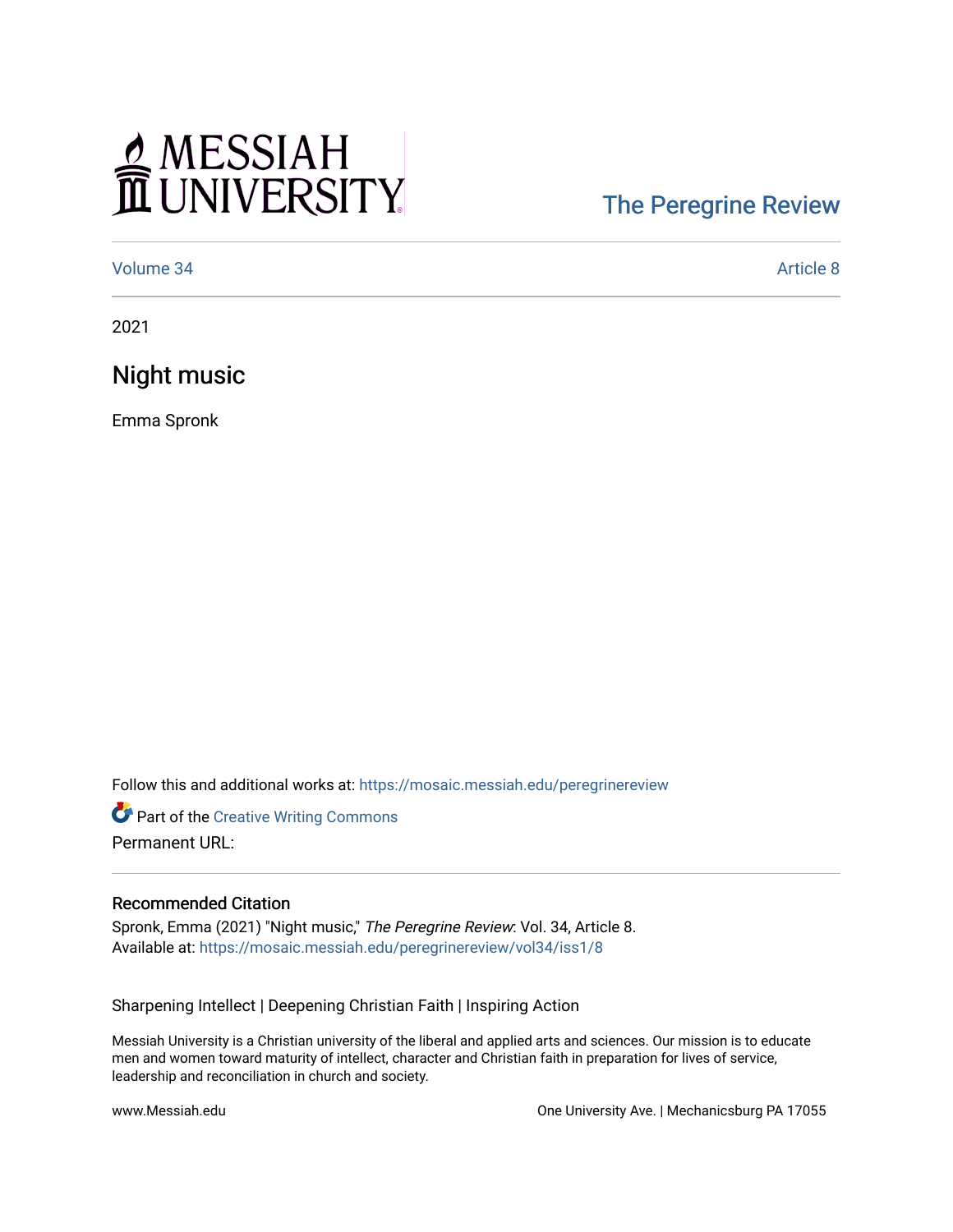## creator submissions

Night music Emma Spronk

The streetlights buzz mindlessly But in the semi shadow, I look up-- The sky is deep And the stars are humming. I stop at the darkest point between two street lanterns, And listen. Sensing my attention, the stars break into symphony-- Piano, piccolo, panderos, marimba, mandolin, maracas, and big brass band All swell from the sky. Orion's belt plays a flute, The notes falling like lemonade. Behind me I hear the slow bass line of the Big Dipper, Plucking the strings of gravity As she slowly wheels around Polaris. I turn to look. Where is she? Ah, there she is—Polaris Is making music too, tonight, Tap-dancing with her shy companion Little D. They tap out a snappy rhythm, The rhythm of loss and forgiveness, Of grief and glory. The beat speaks of sad things, But they are not sad tonight, For they have lived long, They have watched planets grow, They have watched solar systems sprout and wither, And they know the making and the ending, The maker and the ender. The stars around them are all singing too, A hundred notes